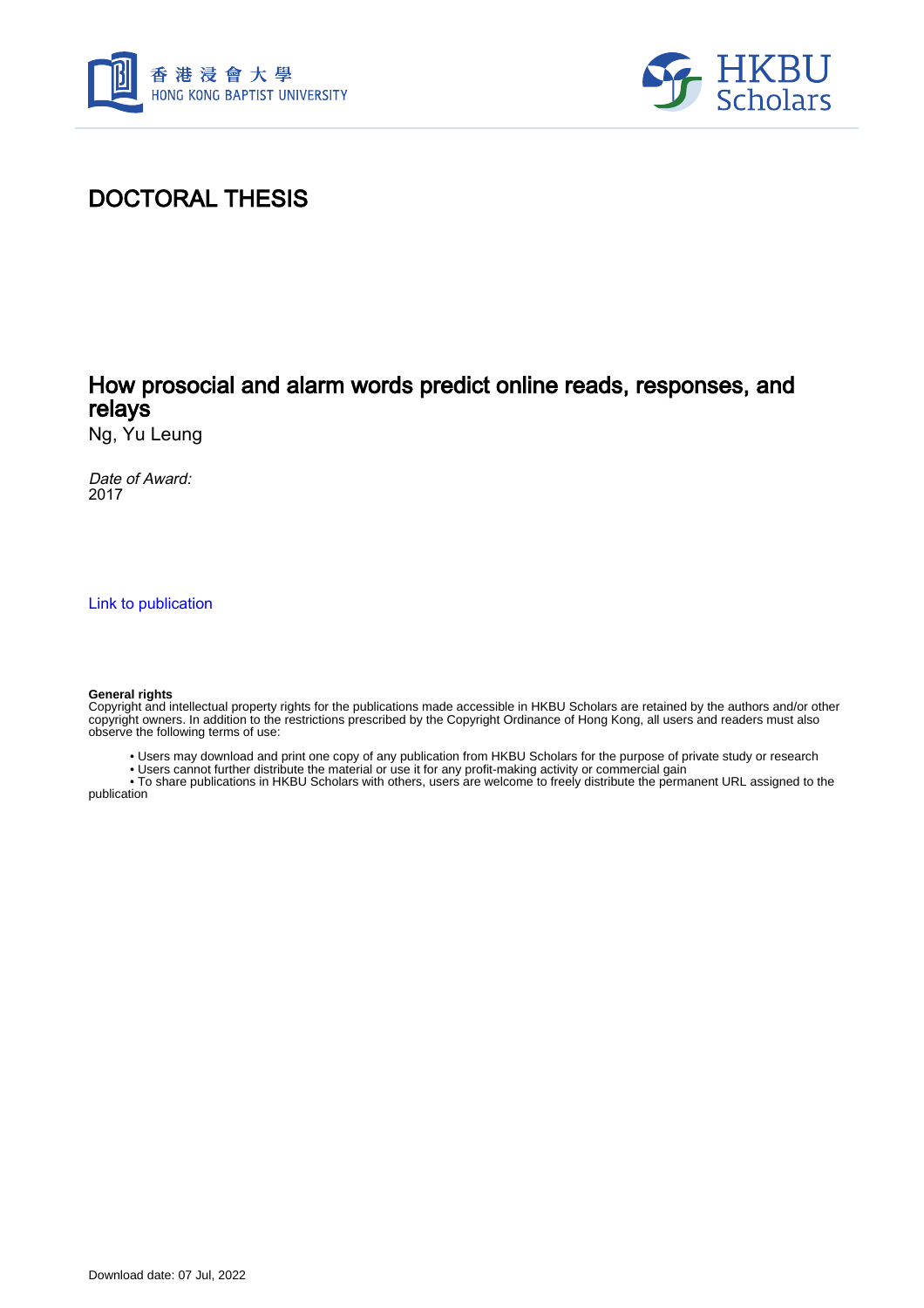### **Abstract**

This thesis empirically investigates alarm and prosocial words in online news headlines and the associated reads (the number of clicks), responses (including the number of likes, dislikes, and comments), and relays (the number of shares). I analyze over 170,000 online news headlines and mainly the associated number of reads and likes for each news story on an online news platform. Theoretically, based on the meta-level evolutionary theory-evolution by natural selection $-I$ propose a middle-level evolutionary model of prosocial media effects from a nature-nurture interactive perspective. Then, I propose a specific evolutionary model that was derived from the proposed middle-level model, the human alarm system for sensational news, a psychological mechanism designed to detect and concern threatening news. I generate research questions from the specific model to test whether news headlines with alarm words attract more likes as a survival concern indirectly through an increased number of reads as a selection device, and whether prosocial words in headlines serve as a moderator. The results of a conditional indirect effect model showed that given that online readers click on (i.e, read) news headlines with alarm words, the fact that it has a prosocial word in the headlines leads readers more likely to "like" it. The empirical findings' theoretical and methodological contributions, research agenda, and examples of implications for future studies are discussed.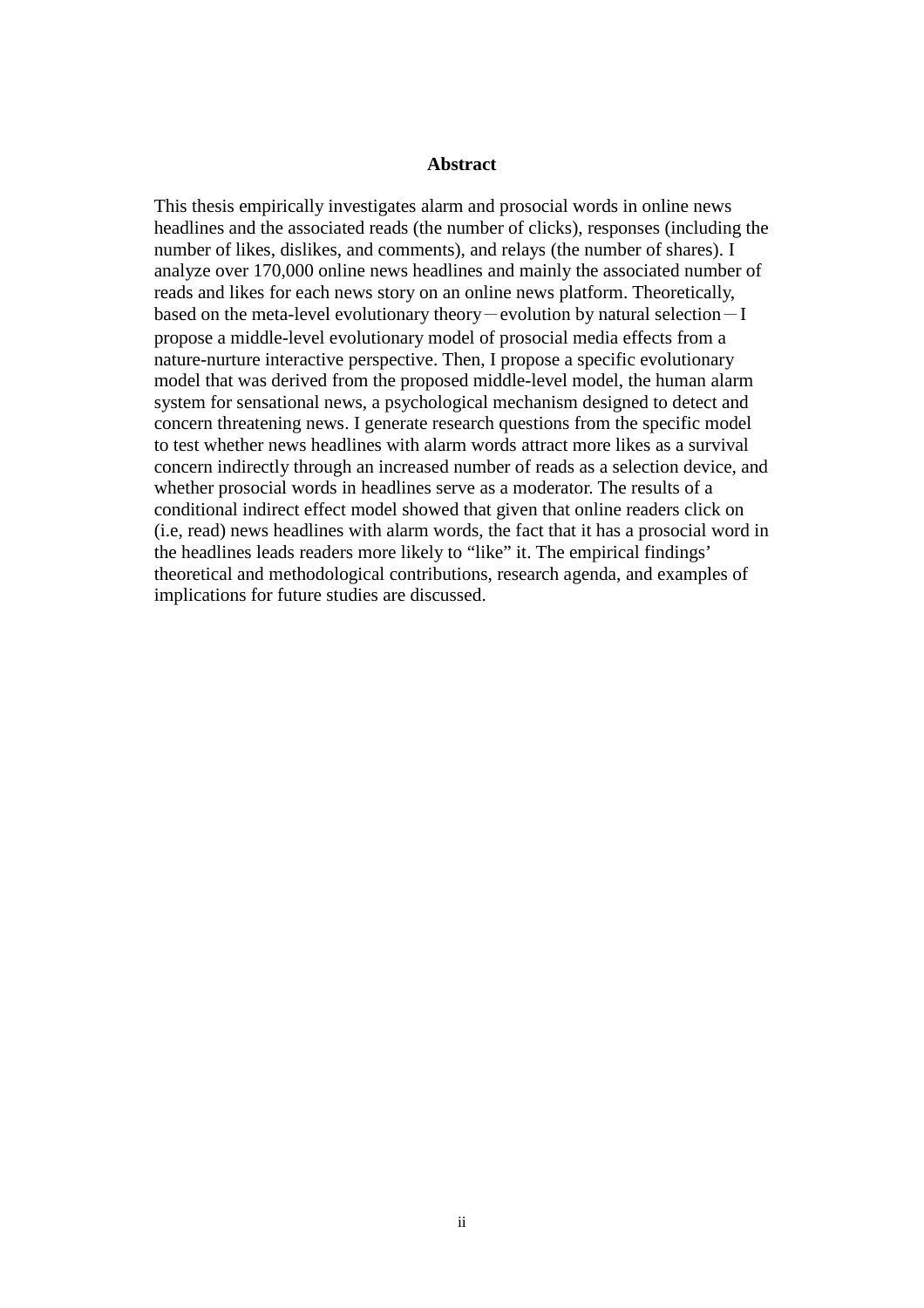### **Table of Contents**

| 1.2.2 Psychological Antecedents and Consequences of Prosociality Propagation |  |
|------------------------------------------------------------------------------|--|
|                                                                              |  |
|                                                                              |  |
|                                                                              |  |
|                                                                              |  |
|                                                                              |  |
|                                                                              |  |
|                                                                              |  |
|                                                                              |  |
|                                                                              |  |
|                                                                              |  |
|                                                                              |  |
|                                                                              |  |
|                                                                              |  |
|                                                                              |  |
|                                                                              |  |
| 2.2 Critical Review of Current Theories of Prosocial Media Effects           |  |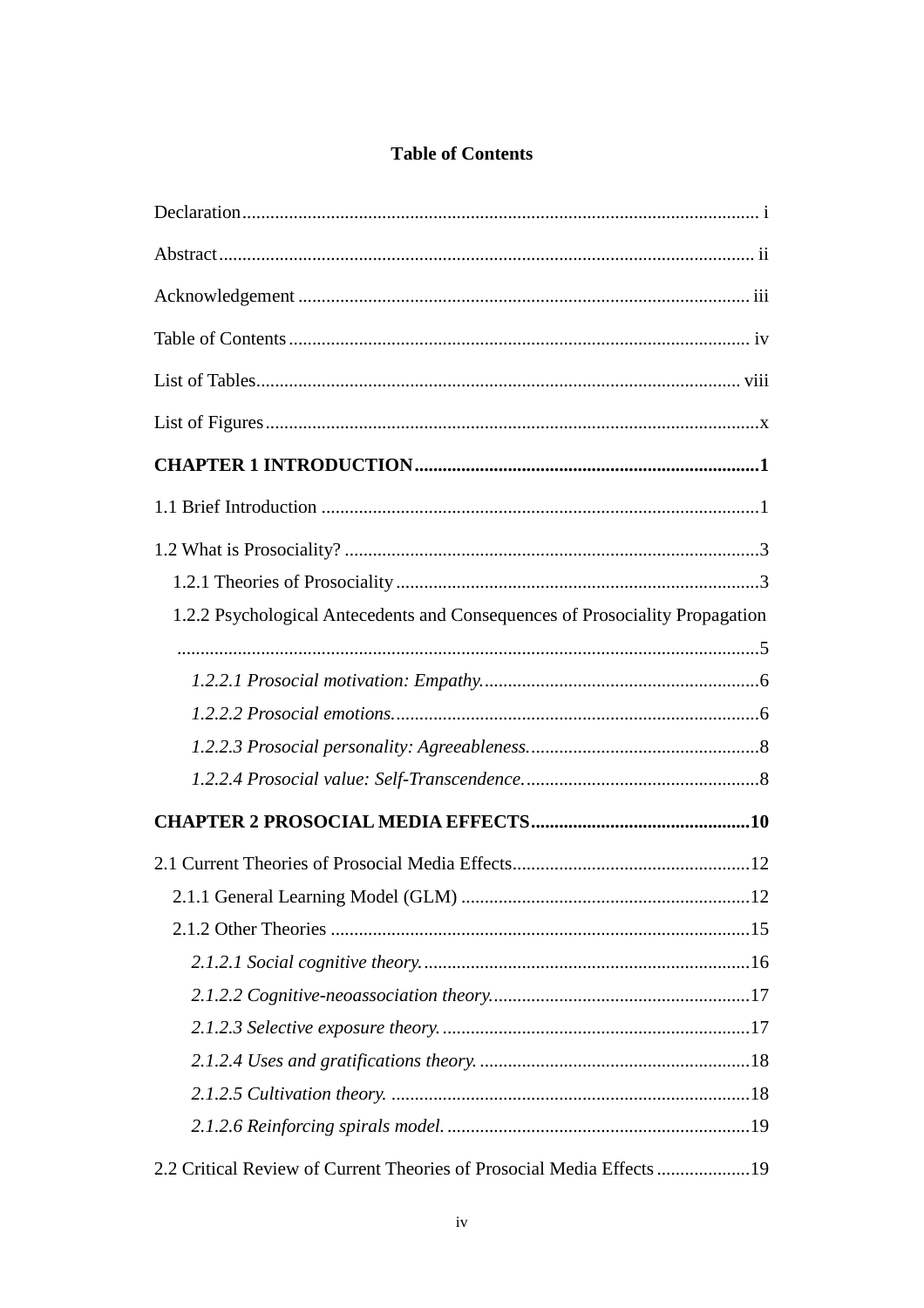| <b>CHAPTER 3 EVOLUTIONARY PERSPECTIVES ON PROSOCIAL</b>               |
|-----------------------------------------------------------------------|
|                                                                       |
| 3.1 Origins and Ultimate Functions of Prosociality Propagation 30     |
|                                                                       |
|                                                                       |
|                                                                       |
|                                                                       |
|                                                                       |
|                                                                       |
|                                                                       |
|                                                                       |
|                                                                       |
|                                                                       |
|                                                                       |
|                                                                       |
| 3.5.2 Prosocial Media Reception, Expression, and Interaction 52       |
|                                                                       |
| 3.7 From Meta-Level to Middle-Level to Specific Evolutionary Model 57 |
| <b>CHAPTER 4 ONLINE NEWS HEADLINES WITH PROSOCIAL AND</b>             |
| <b>ALARM WORDS AND ASSOCIATED GENERIC DIGITAL FOOTPRINTS</b>          |
|                                                                       |
|                                                                       |
|                                                                       |
|                                                                       |
|                                                                       |
|                                                                       |
|                                                                       |
|                                                                       |
|                                                                       |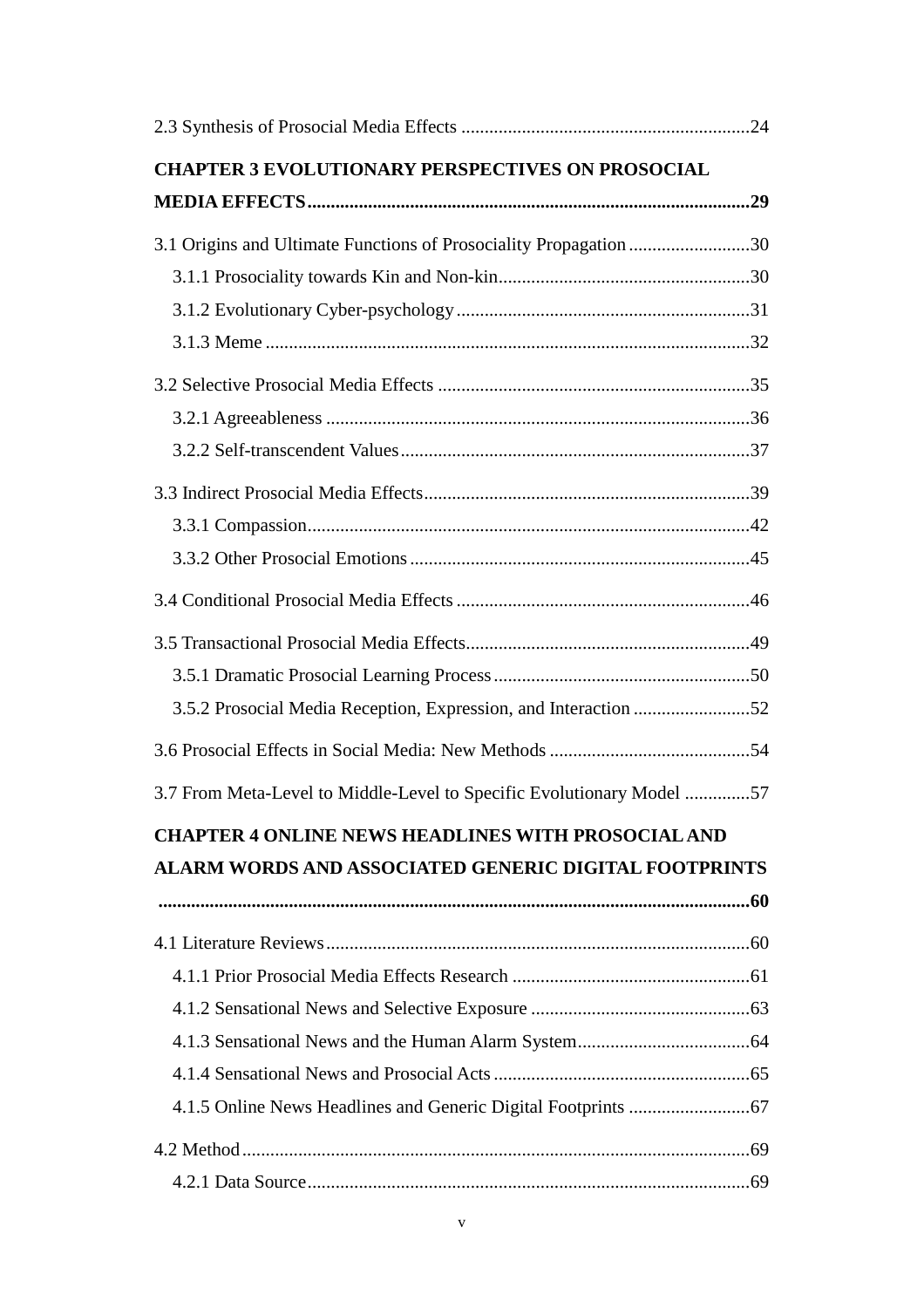| 4.4.2 Mean Difference Between Online News Headlines with an Exclamation  |  |
|--------------------------------------------------------------------------|--|
|                                                                          |  |
| 4.4.3 Mean Difference Between Online News Headlines with Prosocial Words |  |
|                                                                          |  |
|                                                                          |  |
|                                                                          |  |
|                                                                          |  |
|                                                                          |  |
|                                                                          |  |
|                                                                          |  |
|                                                                          |  |
|                                                                          |  |
|                                                                          |  |
|                                                                          |  |
|                                                                          |  |
|                                                                          |  |
|                                                                          |  |
|                                                                          |  |
|                                                                          |  |
|                                                                          |  |
|                                                                          |  |
|                                                                          |  |
|                                                                          |  |